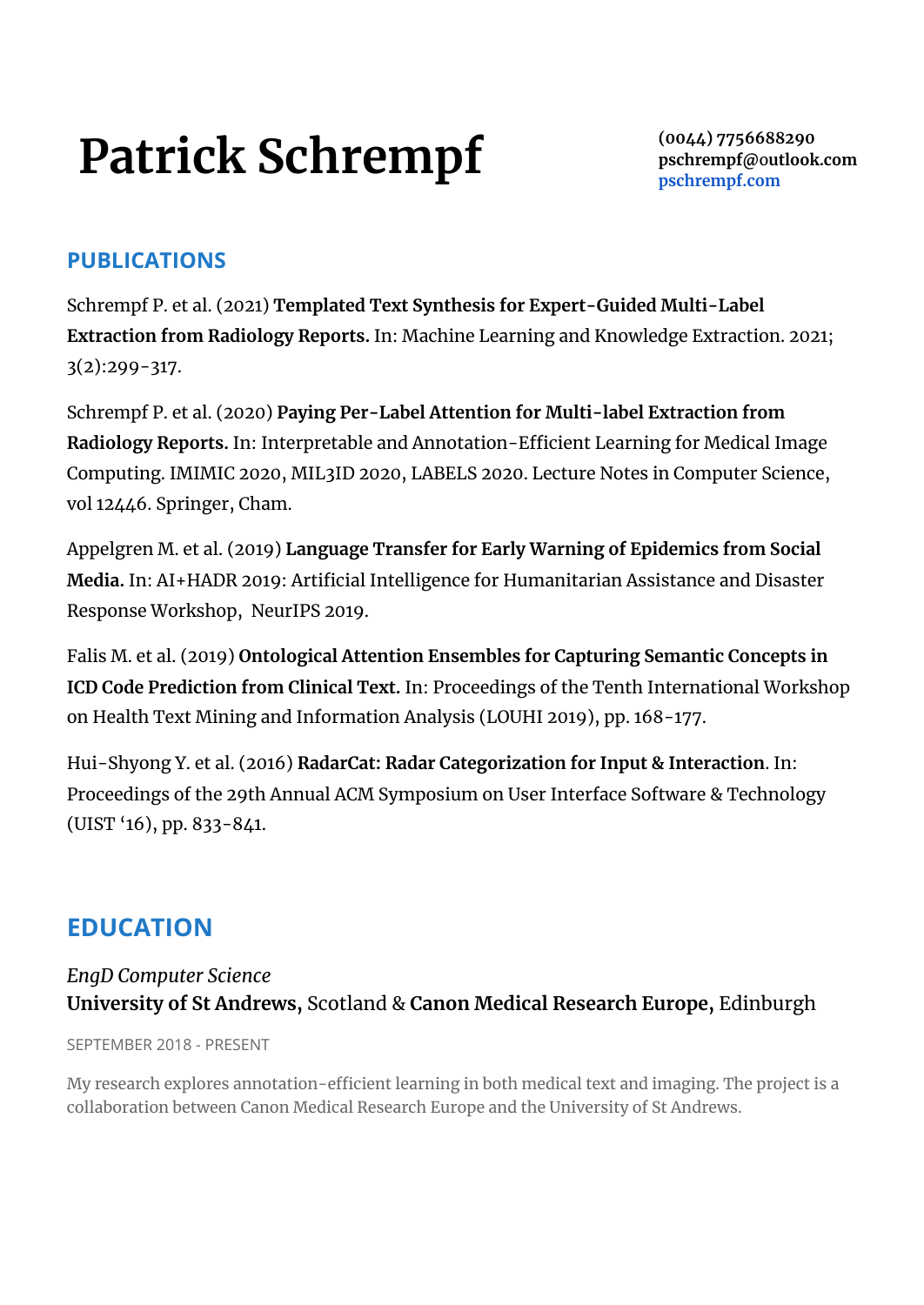# *BSc Computer Science (First class)* **University of St Andrews,** Scotland

SEPTEMBER 2014 - JUNE 2018

During the first three years, I developed in Java, C, Python, JavaScript and Haskell. Some of my favourite modules include Data Encoding, Computational Complexity, Databases and Operating Systems. Currently, I am working on my dissertation on "Deep Learning for Cancer Segmentation" which has proven to be highly interesting.

#### *Austrian Matura* **AHS Theodor-Kramer Straße (Grammar School),** Vienna

SEPTEMBER 2006 - JUNE 2013

**Average Grade:** 1.0 (Mathematics, Physics, English and German)

# **AWARDS**

# **Best Paper Award - MICCAI LABELS 2020**

**08 October 2020, Online**

This award was received for the contribution entitled "Paying Per-label Attention for Multi-label Extraction from Radiology Reports".

# **John Honey Book Prize**

#### **2016/17, University of St Andrews**

The John Honey Book Prize is awarded to the best student in the Junior Honours class in Computer Science every year. The award is based on the grade average across all modules taken during the academic year (18.1 average).

# **Deans' List**

**2014/15, 2015/16, 2016/17 & 2017/18, University of St Andrews**

The Deans' List is an annual award for academic excellence promoted by the Deans of the University. This award rewards the excellence and ambition of the very highest achievers who achieve a first class average.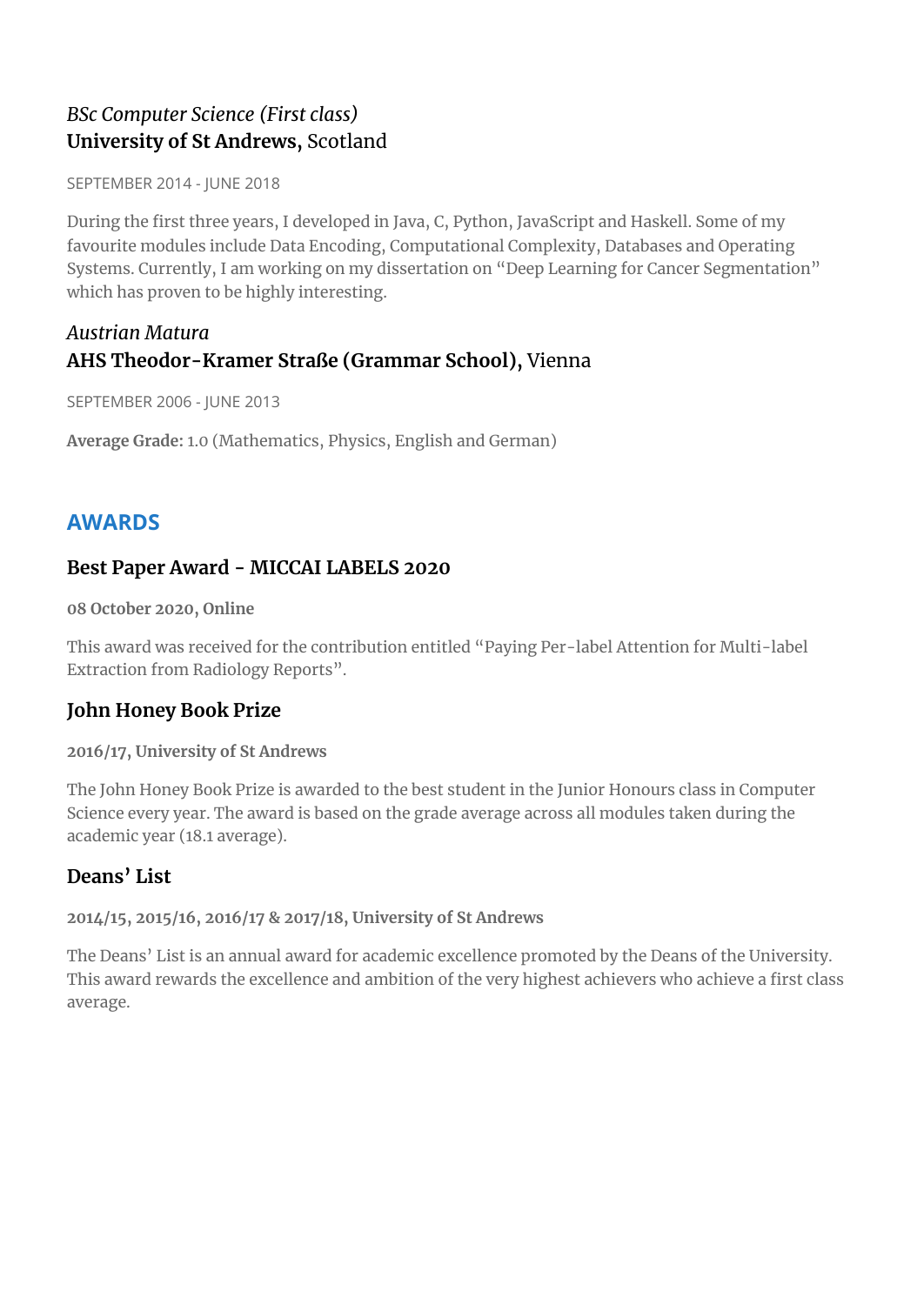# **EXPERIENCE**

# **Laidlaw Internship in Leadership and Research,** University of St Andrews

#### **June 2017 - August 2017 (10 weeks)**

A scholarship awarded to 50 applicants in their penultimate year from all faculties across the university to work on a 10 week, self led research project. The topic of my research project was "Explainable Artificial Intelligence" - in particular attempting to explain the machine learning techniques used in RadarCat (see publications below). The result of the project was an interactive visualisation of the random forest classifier that can be combined with an already existing interface. Additionally, the scholarship involved various workshops and seminars that aimed to increase confidence in leadership and presentation skills. These workshops were affiliated with the Institute of Leadership and Management (ILM) and resulted in the award of an official ILM certificate.

# **J. P. Morgan,** Glasgow — *Summer Technology Analyst*

#### **June 2016 - August 2016 (10 weeks)**

Working on and improving the performance of a strategic internal application by implementing database caching. The application was built using the Spring framework in Java and relied on a variety of Application Programming Interfaces. I led the project with the support of four other software developers and business analysts. The outcome was a significantly faster loading time of the application in Europe and Asia.

# **Google ATAP Project Soli,** University of St Andrews — *Soli Alpha Developer*

#### **January 2016 - July 2016 (7 months)**

This internship involved researching and developing a novel application as part of the St Andrews Computer Human Interaction Group (SACHI). It started as a four week internship working alongside a PhD student and experimenting with the new Google Soli radar sensor. During these four weeks I linked the radar input to a machine learning library and experimented with different models of machine learning. I helped run experiments to explore what objects our system could classify using the radar signal. After these four weeks, further experiments and research resulted in a publication ("RadarCat: Radar Categorization for Input & Interaction"). Furthermore, we were one of ten groups out of fifty to be selected to present our work at Google in California.

# **School of Medicine,** University of St Andrews — *Research Assistant*

#### **February 2016 - June 2016 (5 months)**

As part of a larger research project looking at the effect of genes on handedness and laterality, the School of Medicine started a project to digitalise the simple pegboard test. This test involves moving pegs from a row of small holes at the top of a board to a row of holes at the bottom of a board. Another undergraduate student and I developed the digital version of the test. In addition to the Android application that was developed, we had to create the hardware by 3D-printing conductive pegs and laser cutting custom frames. The digital pegboard test is now being tested in various research centres around the world.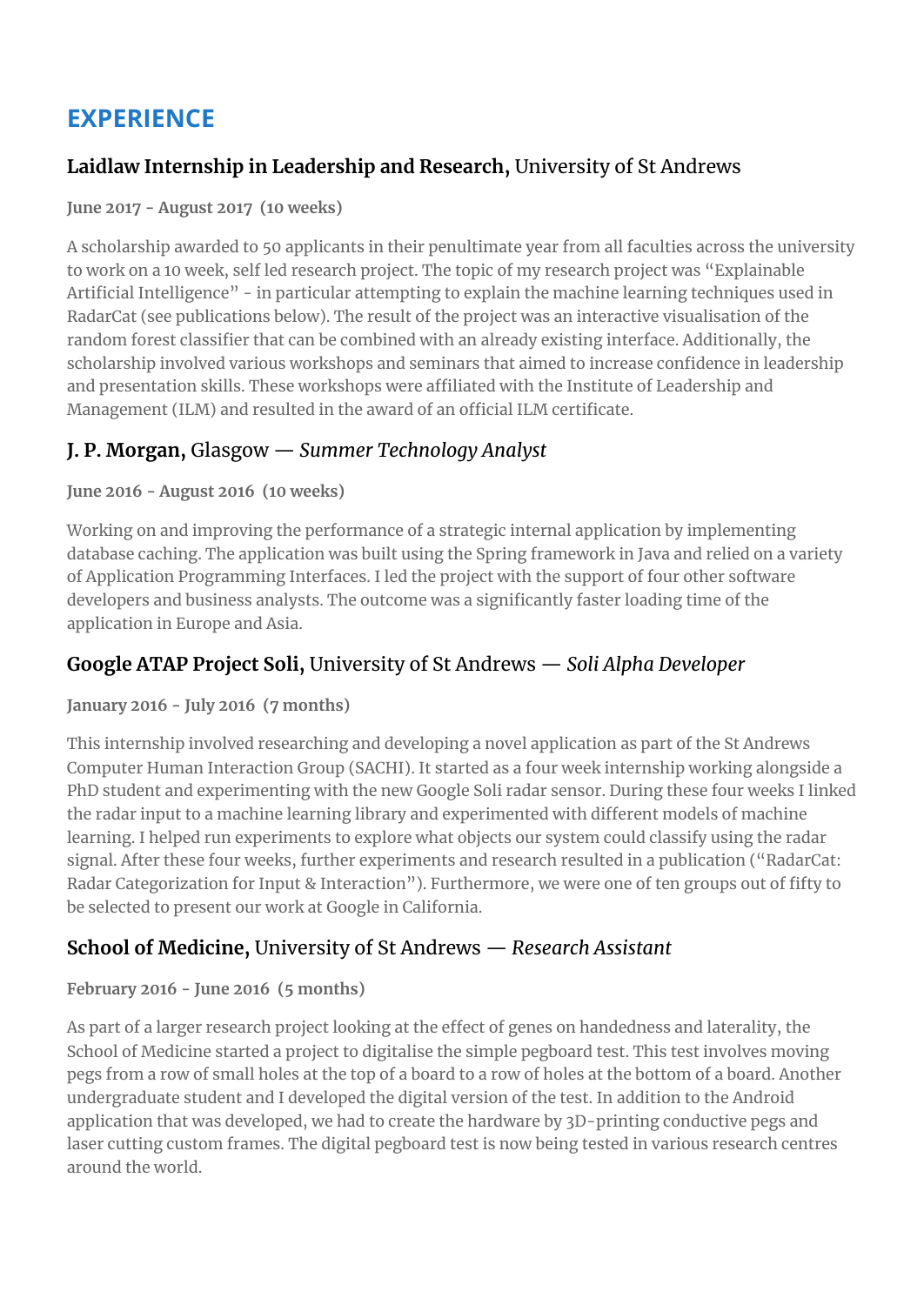# **Austria Press Agency - IT,** Vienna — *Web development intern*

#### **July 2015 - August 2015 (2 months)**

During this internship, I independently developed a WordPress plugin for internal use within the Austrian Press Agency. This plugin automatically suggests annotations while reporters are editing their articles within Wordpress. The annotation system already existed, however this project integrated it into a plugin that is easy to use for all employees. During this project, I developed new skills in PHP and JavaScript in order to fulfil the requirements.

#### **Austrian Red Cross,** Vienna — *Paramedic*

#### **December 2013 - August 2014 (9 months)**

As part of the Austrian compulsory community service, I worked as a paramedic for the Austrian Red Cross for 9 months. This included a month of paramedic training and eight months of working in an ambulance. In the ambulance, I was responsible for patient wellbeing and communication with hospitals in emergencies.

# **INTERESTS**

# **Company Librarian, Canon Medical Research Europe**

#### **2018 - Present**

During my time as an EngD student, I have taken on the role as company librarian at Canon Medical Research Europe. The physical library is maintained regularly and added to throughout the year. During the pandemic this resource became unavailable for most employees and students, so I started a digital library for the company, making it possible to find and access relevant literature online through the company portal.

# **Level 1 Triathlon Coach, British Triathlon**

#### **2018 - Present**

I qualified as a level 1 triathlon coach for British Triathlon with the Edinburgh University Triathlon Club. Since then I have moved to coach the Durham Triathlon Club which has been a very rewarding experience as it has enabled me to work together with many other coaches and athletes from a variety of backgrounds.

# **Executive Committee, St Andrews Computing Society**

#### **2015/16 & 2016/17**

During my time on the executive committee for STACS (St Andrews Computing Society), I helped organise three hackathons with 100+ participating students. My main role during organisation of the events was to contact sponsors in order to make the events free to all participating students. As well as these larger events, we (the committee) hosted a variety of other smaller talks and workshops throughout the year.